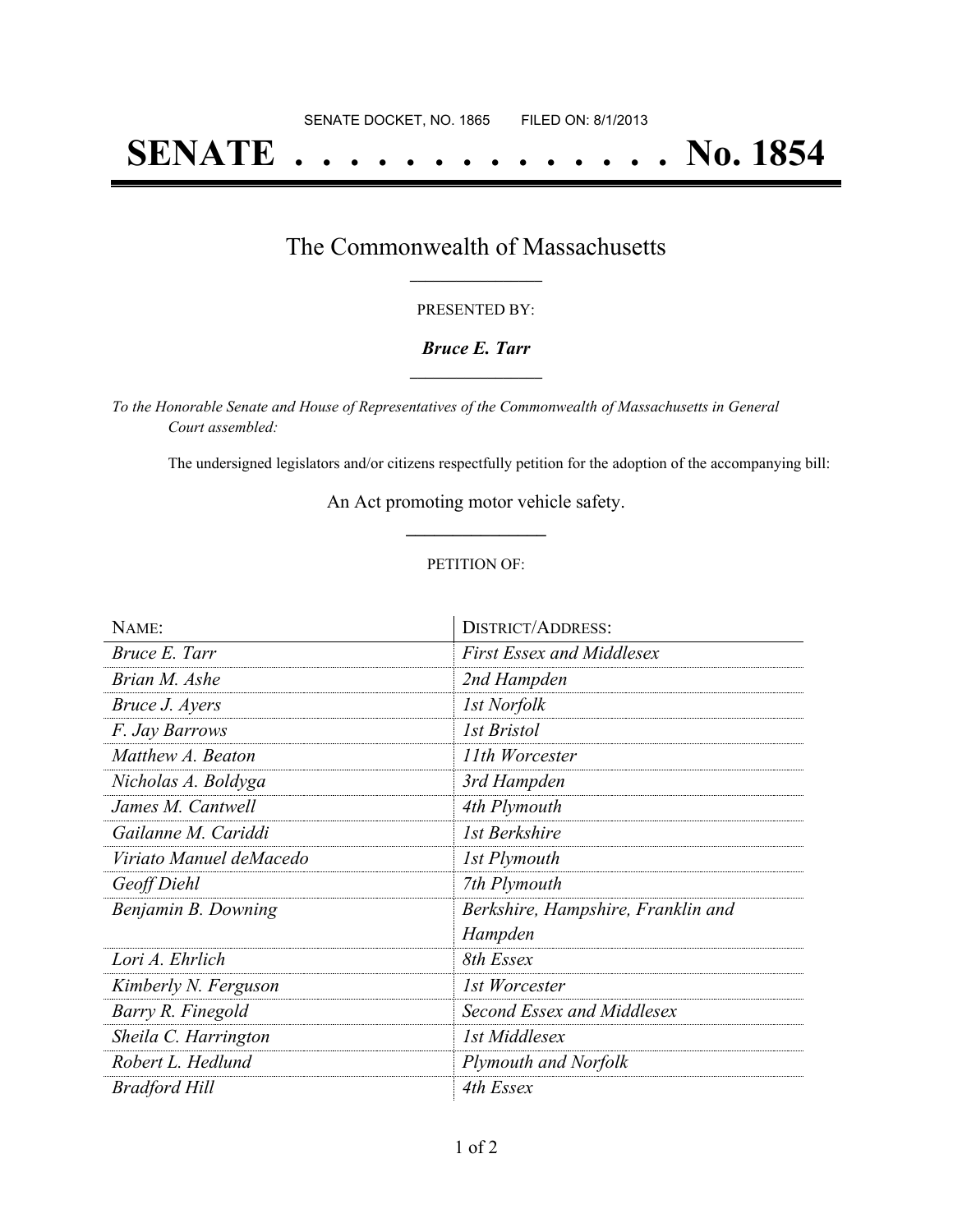| Donald Humason        |                                   |
|-----------------------|-----------------------------------|
| Randy Hunt            | 5th Barnstable                    |
| Bradley H. Jones, Jr. | 20th Middlesex                    |
| Brian A. Joyce        | Norfolk, Bristol and Plymouth     |
| John D. Keenan        | 7th Essex                         |
| Robert M. Koczera     | 11th Bristol                      |
| Stephen Kulik         | 1st Franklin                      |
| Leonard Mirra         | 2nd Essex                         |
| Richard T. Moore      | Worcester and Norfolk             |
| Shaunna O'Connell     | 3rd Bristol                       |
| Elizabeth A. Poirier  | 14th Bristol                      |
| Michael J. Rodrigues  | <b>First Bristol and Plymouth</b> |
| Richard J. Ross       | Norfolk, Bristol and Middlesex    |
| Todd M. Smola         | 1st Hampden                       |
| James E. Timilty      | <b>Bristol and Norfolk</b>        |
| David T. Vieira       | 3rd Barnstable                    |
| Donald H. Wong        | 9th Essex                         |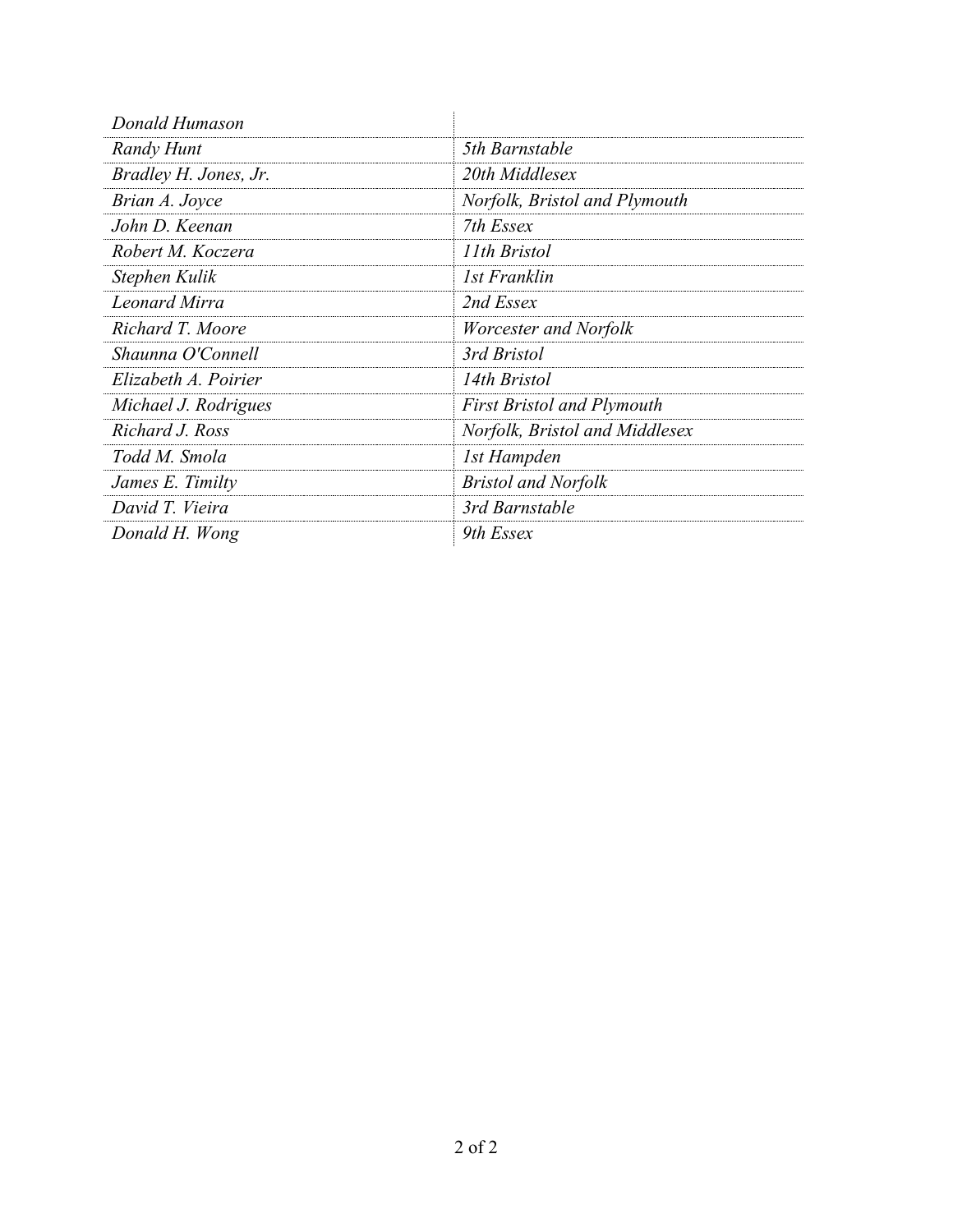#### SENATE DOCKET, NO. 1865 FILED ON: 8/1/2013

## **SENATE . . . . . . . . . . . . . . No. 1854**

By Mr. Tarr, a petition (subject to Joint Rule 12) of Bruce E. Tarr, Brian M. Ashe, Bruce J. Ayers, Jay F. Barrows and other members of the General Court for legislation to promote motor vehicle safety. Transportation.

### [SIMILAR MATTER FILED IN PREVIOUS SESSION SEE SENATE, NO. *2012* OF 2011-2012.]

## The Commonwealth of Massachusetts

**\_\_\_\_\_\_\_\_\_\_\_\_\_\_\_ In the Year Two Thousand Thirteen \_\_\_\_\_\_\_\_\_\_\_\_\_\_\_**

An Act promoting motor vehicle safety.

Be it enacted by the Senate and House of Representatives in General Court assembled, and by the authority *of the same, as follows:*

- 1 SECTION 1. Section 22F of Chapter 90 of the General Laws, as appearing in the 2 2012 Official Edition, is herby amended by striking out, in line 57, the word "four" and inserting 3 in place thereof the following word:- five.
- 4 SECTION 2. Section 22F of Chapter 90, as so appearing, is herby further amended 5 by striking out, in lines 66-68, the following sentence:-

6 An appeal to the superior court may be had, in accordance with the provisions of chapter 7 thirty A, from any order of the registrar of motor vehicles made under the provisions of this 8 section.

9 SECTION 3. Section 22F of Chapter 90, as so appearing, is hereby further 10 amended by inserting at the end thereof the following paragraph:-

 Any person previously deemed an habitual offender under this section who has not had their license or right to operate a motor vehicle restored to them by the registrar for a period of more than 5 years and who is convicted of operating a motor vehicle while under the influence of intoxicating liquor or narcotic drugs in violation of paragraph (a) of subdivision (1) of section 24; operating a motor vehicle recklessly or negligently so that the lives and safety of the public might be endangered; making a false statement in an application for a learner's permit or motor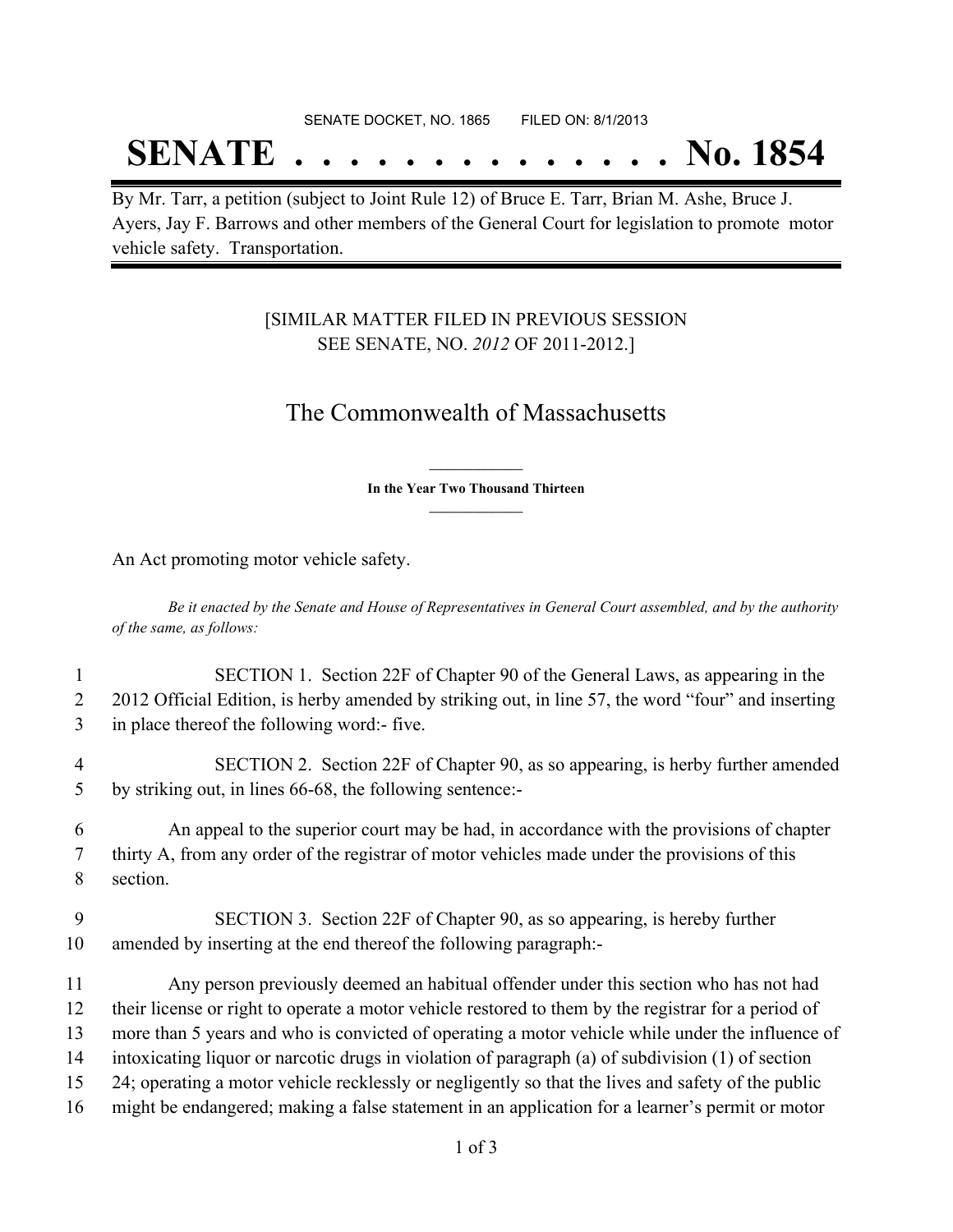vehicle operator's license or in an application for a registration of a motor vehicle; going away

- without making known his name, residence and the registration number of his vehicle after
- knowingly colliding with or otherwise causing injury to any person, other vehicle or property, all
- in violation of paragraph (a) of subdivision (2) of section 24; operating a motor vehicle after
- suspension or revocation of the person's motor vehicle operator's license or his right to operate
- motor vehicles in violation of section 23; operating a motor vehicle without a license in violation of section 10; or the commission of any felony in the commission of which a motor vehicle is
- used, shall be deemed a level 3 habitual traffic offender and the registrar shall immediately
- revoke such person's license or right to operate and shall not issue a new license or reinstate the
- right to operate for a period up to life but not less than 5 years from the date of revocation, nor
- 27 until such person has satisfactorily completed a driver improvement course approved by the
- registrar and has passed such examination as to his competence to operate motor vehicles as the
- registrar may require.

 Any person previously deemed an habitual offender under this section who has not had their license or right to operate a motor vehicle restored to them by the registrar for a period of more than 5 years and who is convicted of 3 or more convictions of offenses which are required by any provision of law to be reported to the registrar and for which the registrar is authorized or required to suspend or revoke the person's license or right to operate motor vehicles for a period of 30 days or more, shall be deemed a level 2 habitual offender and the registrar shall immediately revoke such person's license or right to operate and shall not issue a new license or reinstate the right to operate to such person for a period of not less than 5 years from the date of revocation nor more than 15 years from such date of revocation, nor until such person has satisfactorily completed a driver improvement course approved by the registrar and has passed such examination as to his competence to operate motor vehicles as the registrar may require. Provided further, that any person previously deemed a level 2 habitual offender under this section who has not had their license or right to operate a motor vehicle restored to them by the registrar for a period of 5 years and is convicted of operating a motor vehicle while under the influence of intoxicating liquor or narcotic drugs in violation of paragraph (a) of subdivision (1) of section 24; operating a motor vehicle recklessly or negligently so that the lives and safety of the public might be endangered; making a false statement in an application for a learner's permit or motor vehicle operator's license or in an application for a registration of a motor vehicle; going away without making known his name, residence and the registration number of his vehicle after knowingly colliding with or otherwise causing injury to any person, other vehicle or property, all in violation of paragraph (a) of subdivision (2) of section 24; operating a motor vehicle after suspension or revocation of the person's motor vehicle operator's license or his right to operate motor vehicles in violation of section 23; operating a motor vehicle without a license in violation of section 10; or the commission of any felony in the commission of which a motor vehicle is used; or 2 or more convictions of offenses which are required by any provision of law to be reported to the registrar and for which the registrar is authorized or required to suspend or revoke the person's license or right to operate motor vehicles for a period of 30 days